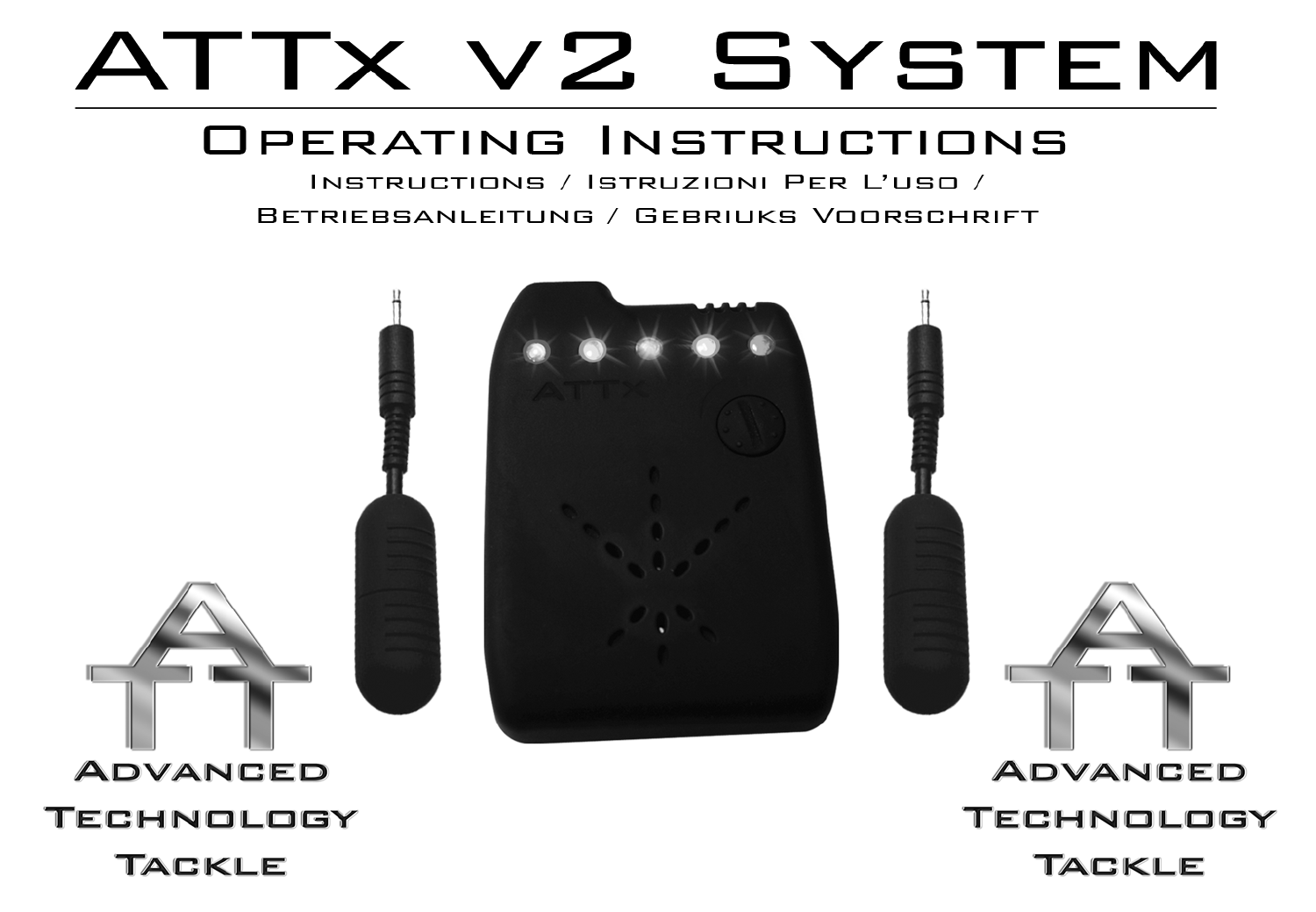### UK ATTX VZ SYSTEM

Thank you for purchasing the ATTx v2 Transmitter and receiver system. This system will allow you to receive bite indications from virtually all available Electronic bite indicators and features both visual and vibrating alerts. The transmitters are triggered by any change at the jack socket of your bite alarm and transmit an FM encoded pulse to the receiver unit.

Once programmed, the receiver has two modes of operation:

- 1) Sound and LED notification the sound level is controlled by the volume control located on the front of the receiver from zero output to maximum.
- 2) Sound with Vibrate and LED notification the sound level is controlled by the volume control located on the front of the receiver from zero output to maximum. The vibration setting is fixed.

Before storing the units in the supplied case, please make sure they are clean and wiped dry to avoid risk of corrosion. If the units are not to be used for long periods of time, then it is highly recommended that the BATTERIES ARE REMOVED TO HELP REDUCE THE RISK OF DAMAGE FROM POSSIBLE BATTERY LEAKAGE AND CORROSION.

\*Please Note\* - For Optimum Performance, transmitters should be at least 40 cm (15¾ in) from the ground. - Remove transmitters from alarms by holding the jack plug only, pulling any other part of the transmitter may result in damage to the unit.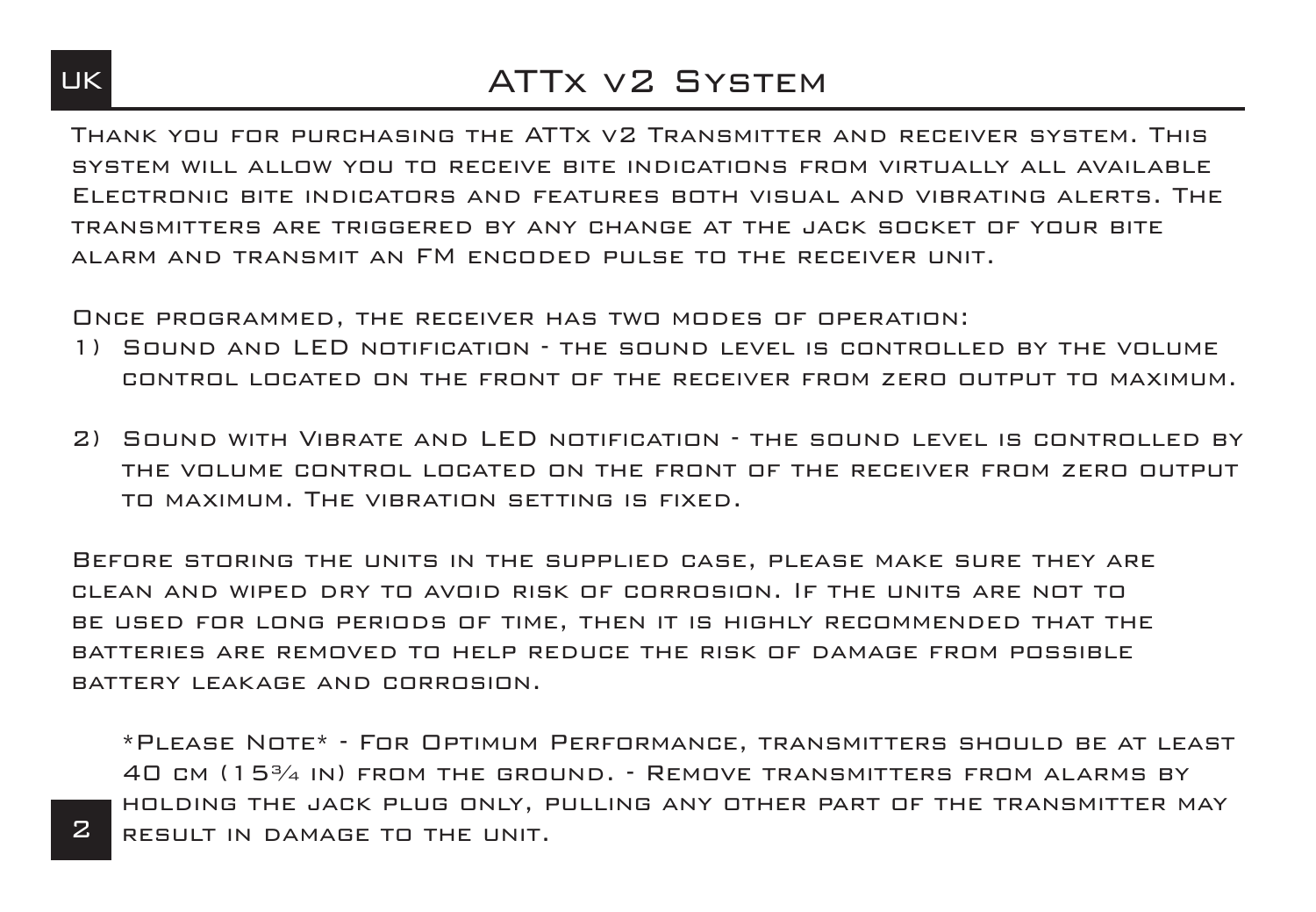

# Receiver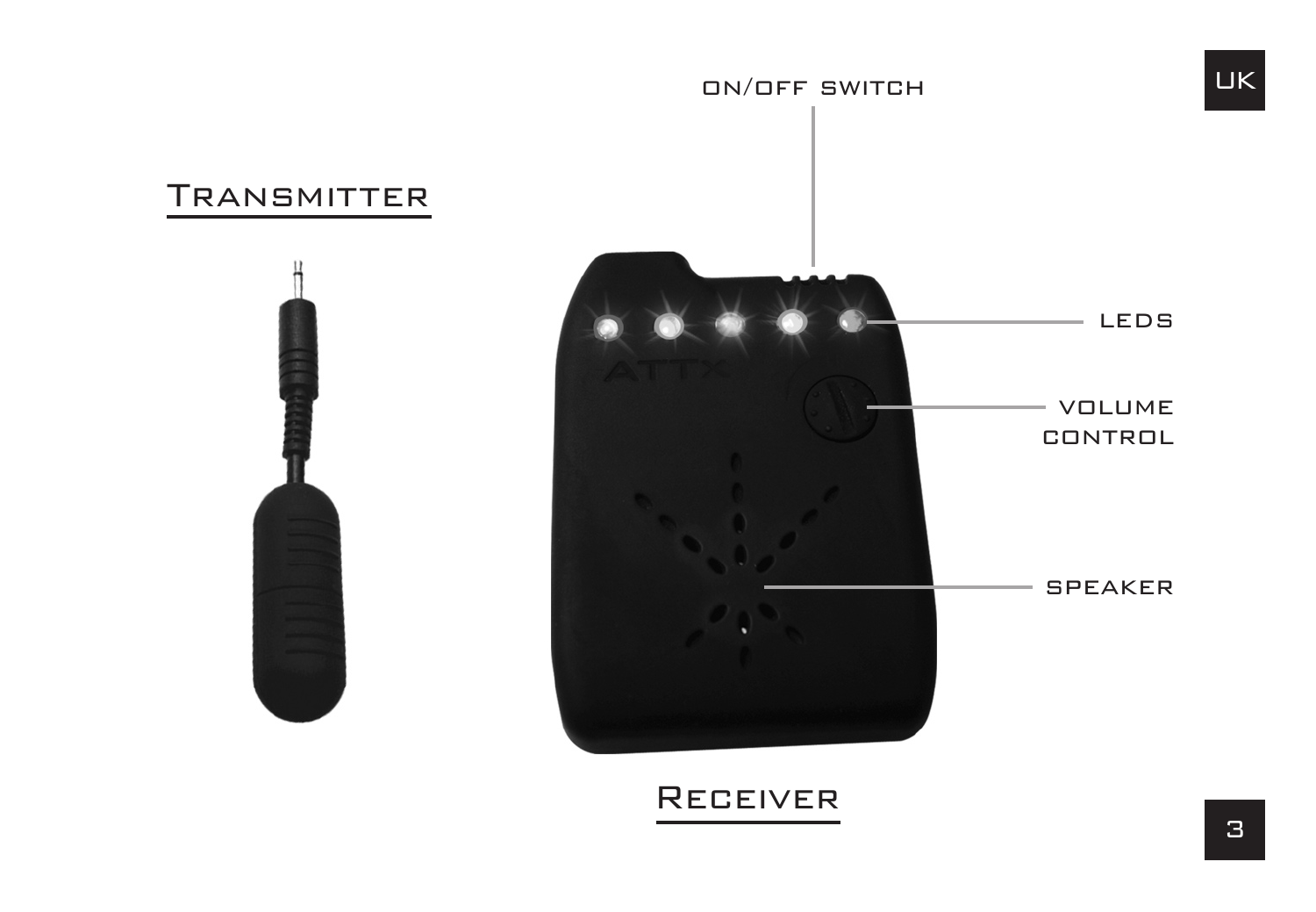

# UK ATTX V2 FFATURES

MULTIPLE TONE SELECTION ON THE RECEIVER - THE V2 RECEIVER COMES WITH 10 DIFFERENT

Activation on all LEDs - If you receive 2 or more simultaneous runs, the corresponding LEDs will light up simultaneously.

Increased LED 'light up' time - LEDs will remain on for 30 seconds after the last buzzer signal is received from the transmitter.

LAST LED ACTIVATION RECALL - INDICATES THE LAST LED THAT WAS LIT UP.

VIBRATION MODE - THE RECEIVER WILL VIBRATE WHEN RECEIVING SIGNALS.

**ALARM BEEP FOLLOWING** - THE RECEIVER BEEPING SPEED WILL CLOSELY FOLLOW THAT OF YOUR ALARM UNIT.

**LOW BATTERY WARNING - THE RECEIVER NOW HAS A LOW BATTERY WARNING FEATURE.** 

FULL ATT WARRANTY - THE ATTX VZ SYSTEM IS COVERED BY A FULL ATT Z YEAR WARRANTY.

**WATER TIGHT TRANSMITTER DESIGN -** THE ATTX V2 TRANSMITTER HAS BEEN RE-DESIGNED TO  $T = 0$  the anti-circuit recess cover. The electronic circuitry is encased in its own water tight compartment to prevent the risk of water ingress, transmitter corrosion and any resultant malfunction.

LONG BATTERY LIFE - THE ATTX V2 RECEIVER SHOULD LAST FOR 14 DAYS OF CONTINUOUS ANGLING.

The ATTx v2 Transmitter battery should last a whole seasons angling (Dependant on battery type, quality and use).

**COMPATIBILITY WITH NEW PRODUCTS** - THE ATTX V2 SYSTEM WAS BUILT TO BE COMPATIBLE WITH ALL NEW ATT PRODUCTS.

NOTE: v2 components are not compatible with ATTx v1 remote systems.  $\Delta$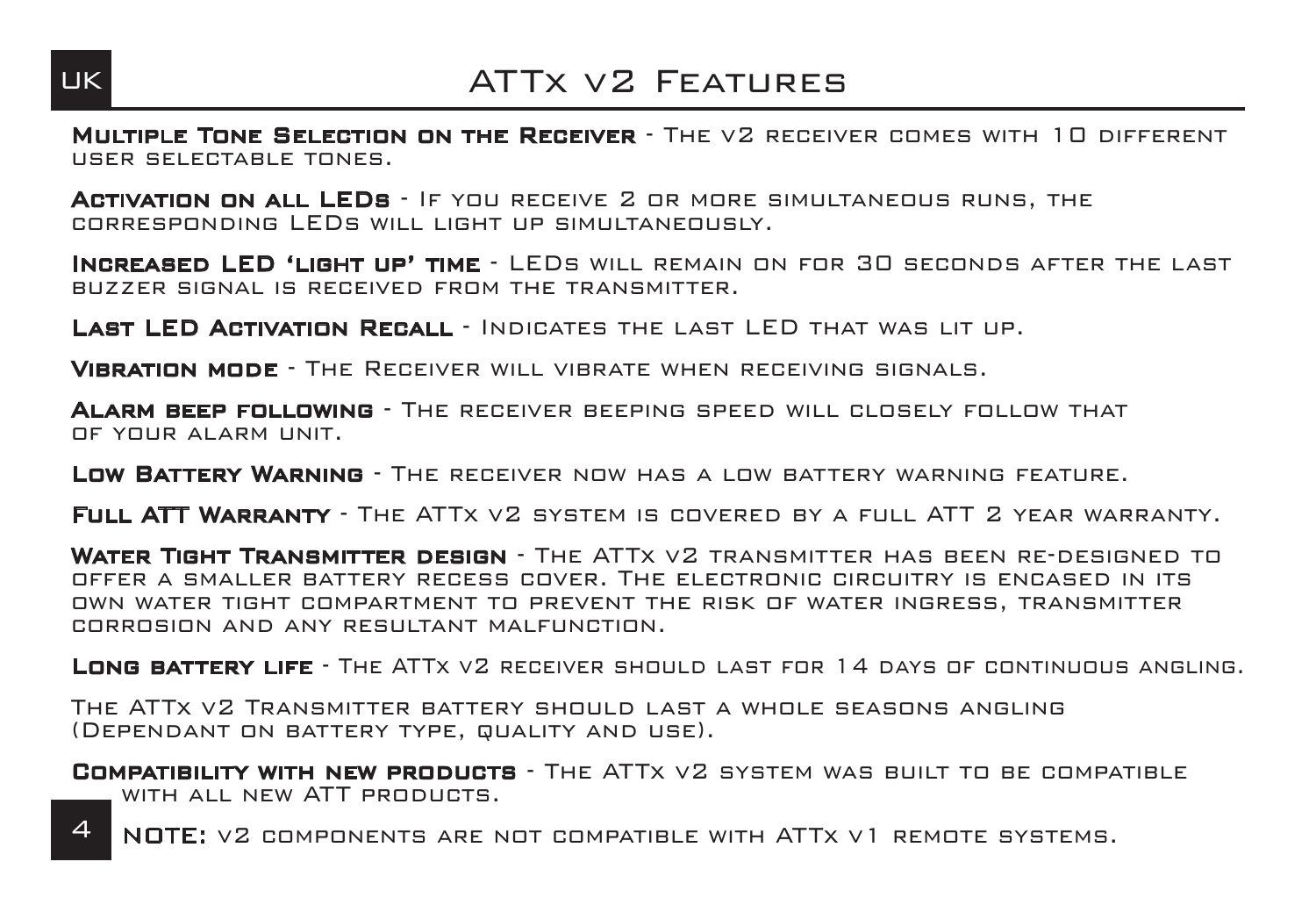# Programming the ATTx v2 Transmitter to Receiver UK

Programming your transmitter units into your receiver is a task you are required to do once only. These settings are stored in the memory even when the receiver battery has been removed.

» Step 1 - Plug a transmitter into each of your alarms and turn them on.

» **Step 2** - On the ATTx V2 receiver, press the program button and switch on whilst<br>Keeping the program button pressed. Keep the program button pressed for 5 seconds until all 5 LEDS light simultaneously. Let go of the program button, the first LED will flash.

» Step 3 - "Beep" your first alarm once only, the first LED on the receiver will go out and second LED will flash. "Beep" your second alarm once only, the second LED will go out and third LED will flash.

Repeat Step 3 until you have completed programming all the required channels.

» STEP 4 - If you have less than 5 alarms/transmitters, any remaining channels can be skipped by beeping the last alarm until the remaining LEDs have gone off.

The system will exit "program mode" in a few seconds and is ready for use. Alternately, switch the system off to exit "program mode" then switch it back on.

#### Skipping Channels

During the program mode, if you tap the program button once, the flashing LED will go out and next LED will flash. By doing this you can use any selection of LED colors or positions.

For example, if you have programmed channel 1, and LED 2 is flashing, signifying that it is ready to be programmed, do not beep your second alarm, instead hit the program button once to skip channel 2. LED 2 will go out LED 3 will flash, ready for programming.

NOTE:- To add an additional transmitter unit to your set up at a later date, simply 'tap' through to an unused channel/LED, program that channel as described above then exit the program mode by switching off the receiver.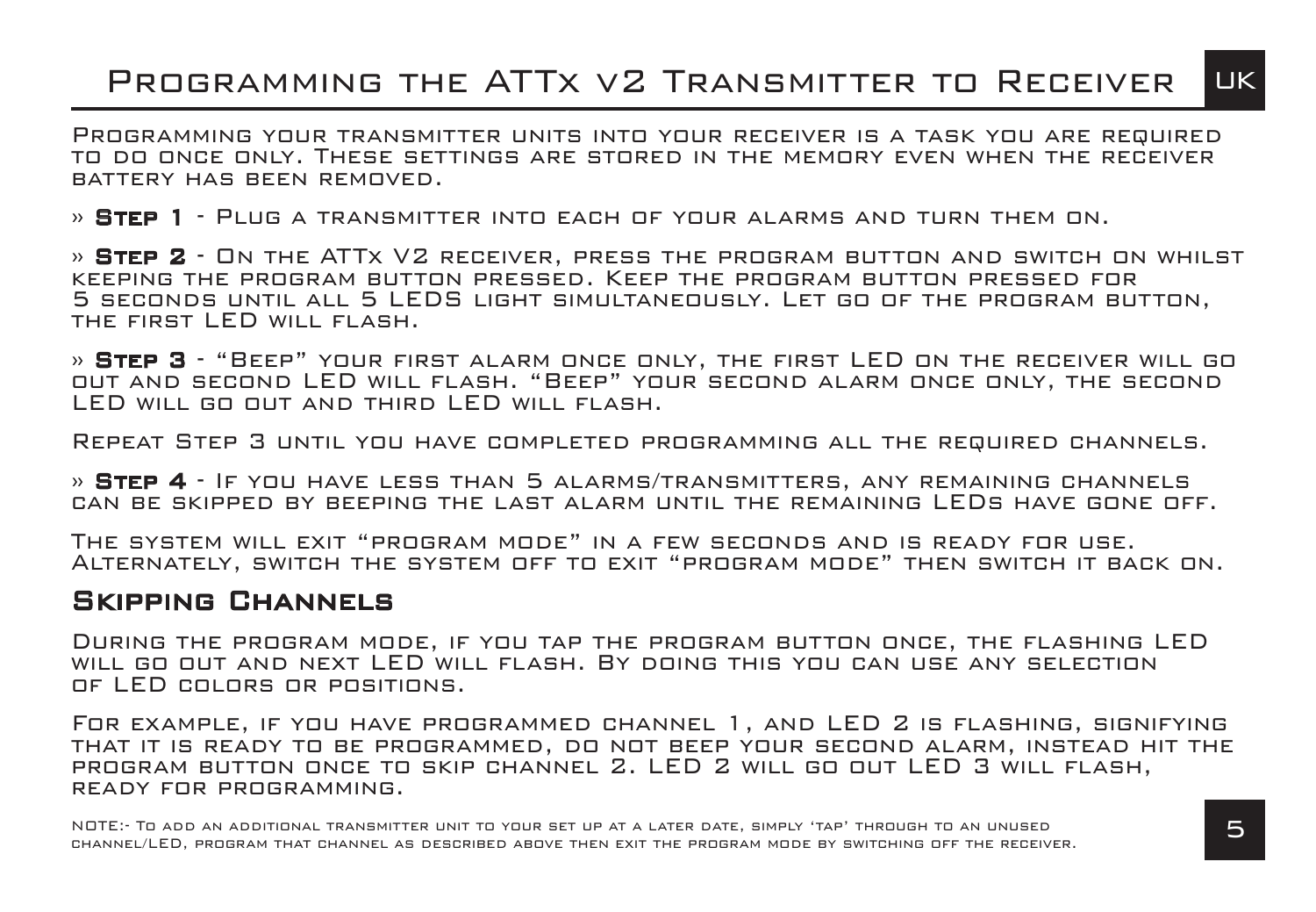

#### Activating the Vibration Function

WHEN THE RECEIVER IS SWITCHED ON, TAP THE PROGRAM BUTTON QUICKLY 4 TIMES WITHIN 3 seconds, the vibration motor will vibrate momentarily to indicate that vibrate mode is ON.

Tap the program button quickly for 4 times within 3 seconds again and the speaker will sound once to indicate cancellation of the vibration motor.

#### Changing the Receiver Tone

» Step 1 - Depress program button (don't release) and switch receiver on.

» **Step 2** - Keep the program button depressed for 5 seconds until all LEDs light<br>simultaneously but do not release the program button. After a further 5 seconds all LEDs will go out simultaneously.

» **STEP 3** - RELEASE THE PROGRAM BUTTON, THE RECEIVER WILL "CHIRP" ONCE, SIGNIFYING<br>THAT IT HAS ENTERED INTO "TONE CHOICE MODE".

» **STEP 4** - Tap the program button to change the tone. Tapping the program button will cycle through a choice of 10 tones, with the receiver sounding a different tone every time the button is pressed.

» **STEP 5** - SWITCH THE RECEIVER OFF TO SAVE THE LAST "CHIRPED" TONE AND EXIT THE "TONE CHOICE MODE".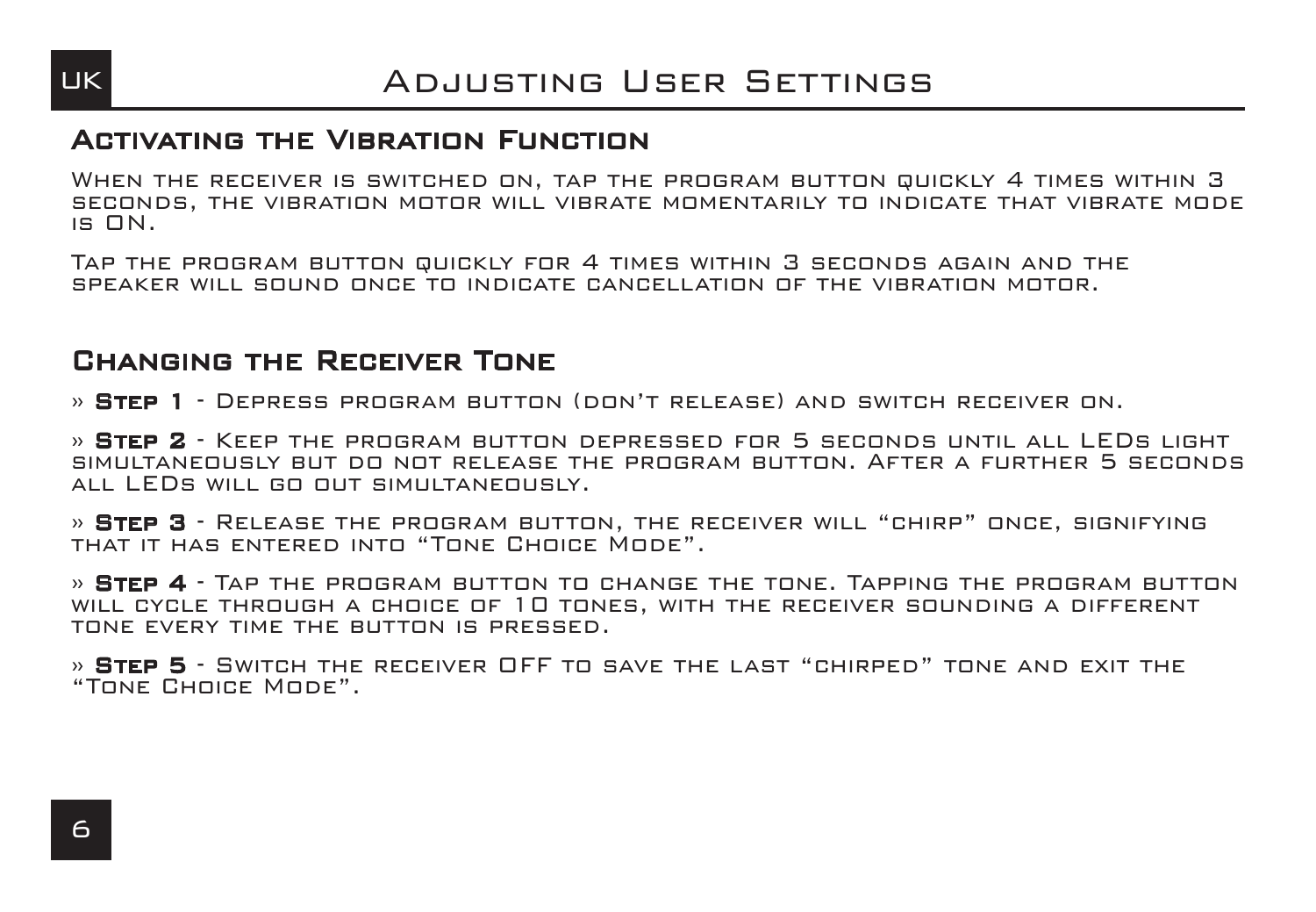#### Last Activation Recall

After being activated, the LED will remain lit up for 40 seconds. If you've missed which LED was lit up, press the program button and the last activated LED will light up until you release the program button again.

TIP: When night fishing, before going to sleep, turn off the receiver then turn it back on. This resets the last activation recall function. If you do receive any missed beeps during the night you can check for the last activated LED in the morning.

#### Low Battery Warning

**RECEIVER:** The ATTX V2 Receiver is powered from a single 1.5 volt type "AA" battery. When the battery voltage falls lower than 1.1 volt's the receiver LEDs will all flash and the speaker will sound once. The receiver will do this every few minutes until the battery is replaced.

#### Settings Retention

With the exception of the Last Activation Recall, all user programmable settings are retained in the receiver's memory even when the batteries are removed. This allows for the retention of your settings when batteries are replaced.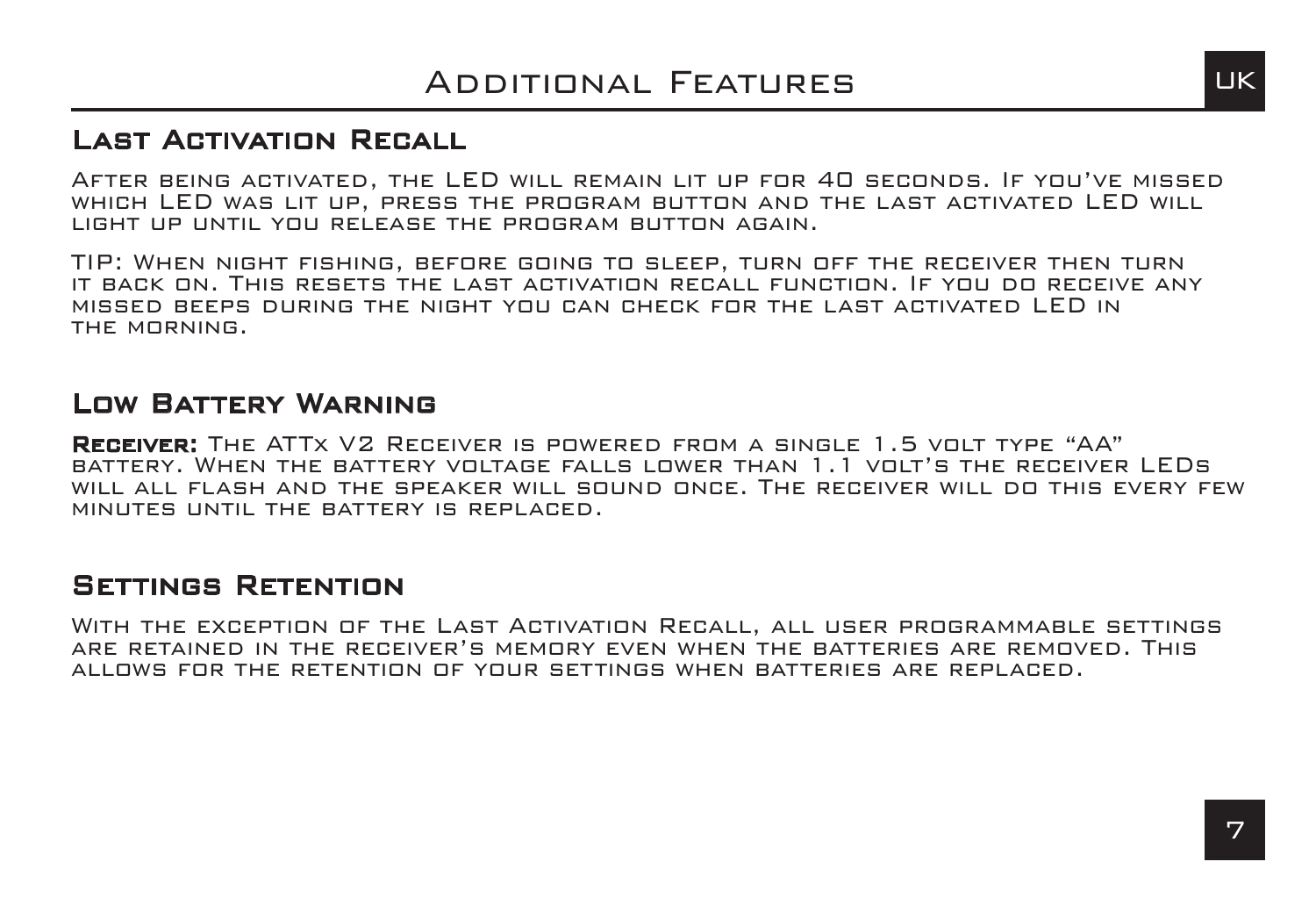# UK Changing the batteries in your transmitters

Remove the battery slide from the transmitter unit, then lift out the BATTERY FROM THE  $+VF$  end first (see photo).

Install a GP11A 6 volt battery (or equivalent) +ve side up (closest to the jack plug, see photo) making sure that the –ve side is inserted first.

Re-fit the battery slide ensuring it clicks positively closed.

ONCE YOUR UNITS ARE ALL FITTED. with batteries, plug them into the normal sounder box jack socket of YOUR BITE ALARM ENSURING THEY ARE all the way in.

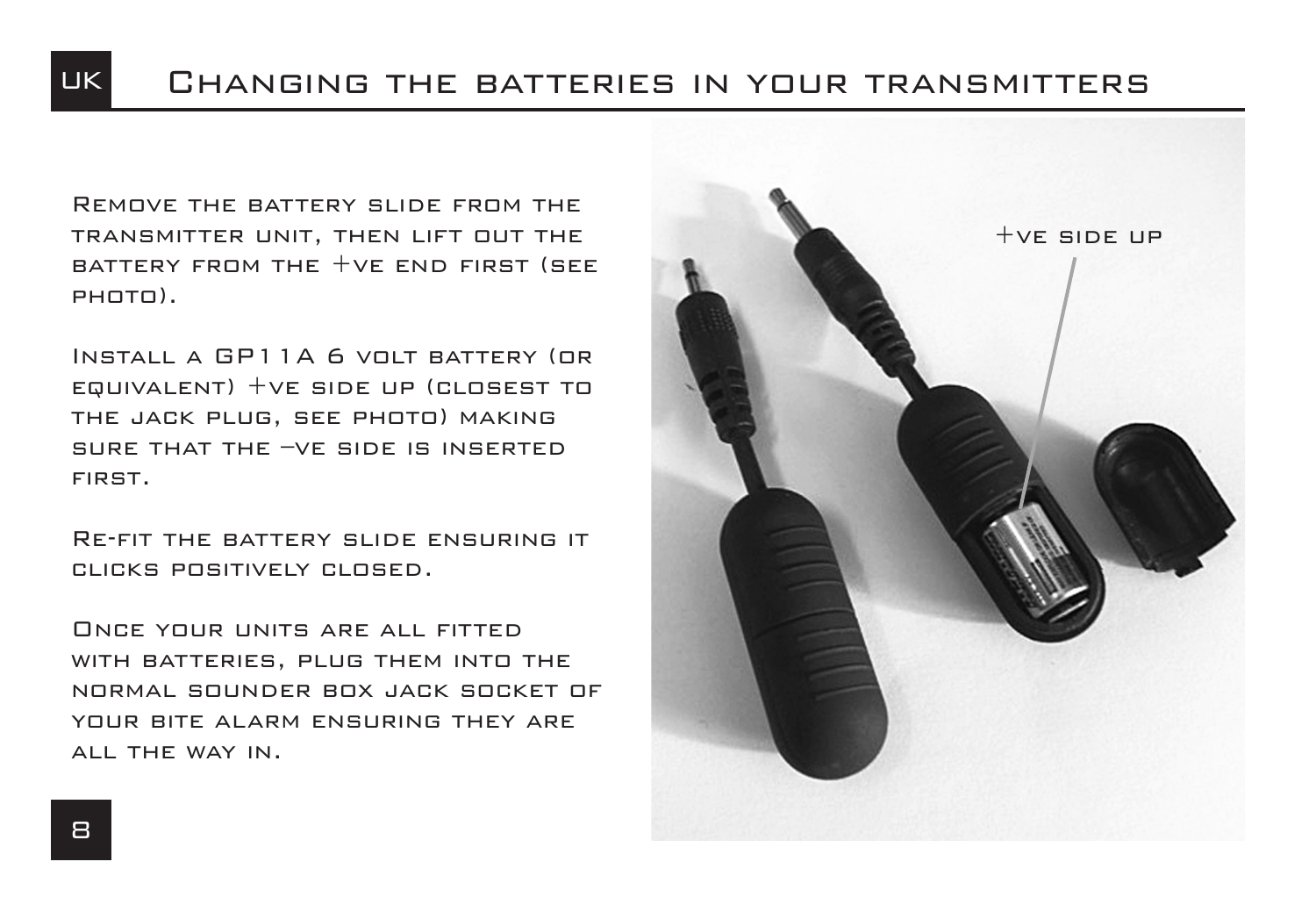The ATTx v2 modular remote system comes with a two year conditional warranty.

WHERE POSSIBLE PLEASE RETURN THE PRODUCT AS WAS PURCHASED ALONG WITH ALL packaging and your original purchase receipt.

ATT PESERVE THE PIGHT TO REPAIR OR REPLACE FAILLTY PRODUCTS AT THEIR DISCRETION, ANY products returned without a valid purchase receipt or found not to be faulty may incur a charge. Units sent with flat batteries will be returned with no batteries.

WARRANTY IS NOT VALID WITHOUT PROOF OF PURCHASE.

None of the above affects in any way your statutory rights.

9